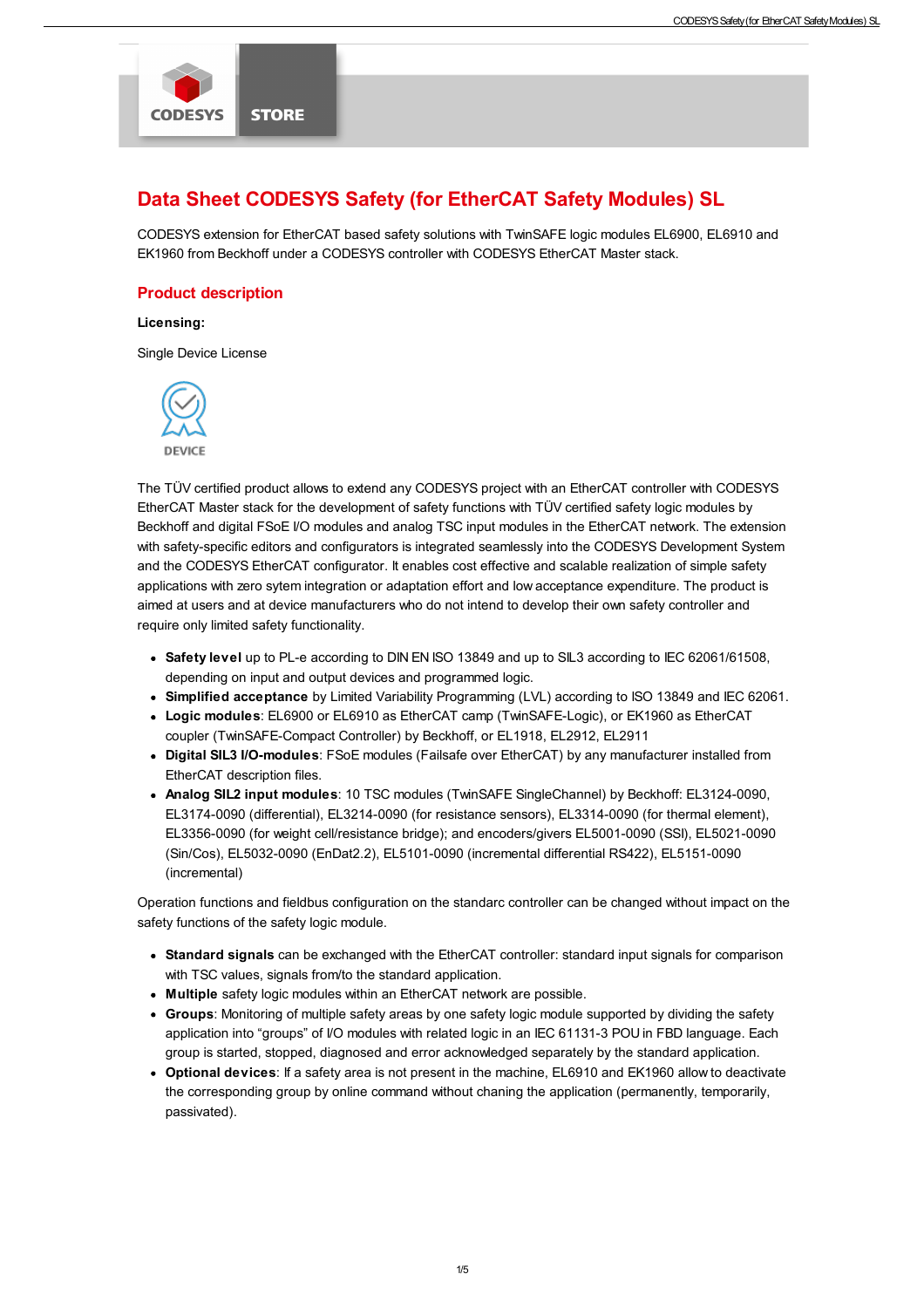

Picture 1: System structure with CODESYS EtherCAT controller (top left), EtherCAT Safety logic and I/O modules (top right), other EtherCAT modules (bottom right)

### Configuration and programming directly in CODESYS

- Devices: Safety logic modules and safety I/O modules (FSoE and TSC) are added in the EtherCAT device tree
- Exchange: Variables exchanged between safety and standard are defined in special list objects
- Groups: Each safety POU together with the used I/O modules represents a group; group status flags mappable to exchanged variables; defining the allowed group deactivation methods (EL6910/EK1960 only)
- Safe versioning: version identifications and CRCs for safety application and each POU and device shown in application editor ("pinning")

# Safety POU Safety In- & Outputs

re Intension | teformation |

### Safety Configurator for I/O Modules

- FSoE parameters
- Application-related module parameters
- Symbolic mapping of I/O points



### Safety FBD Editor for Group Logic

- Restricted IEC 61131-3 Function Block Diagram (FBD)
- Interconnection of predefined certified safety-related function blocks (see further below), physical inputs and outputs, and variables exchanged with the EtherCAT controller
- High-lighting of safety-related data flows
- EL6910/EK1906: Definition of replacement values for the case the group gets deactivated

### **Online**

- Online monitoring in the safety FBD editor
- Status of groups in the CODESYS project navigator
- Diagnostic messages from the safety logic module
- Configuration of the on-board user management
- Activation status and deactivation of groups
- Module replacement supported: replaced logic module loads safety application from standard controller



## EtherCAT Safety PLC EL6900

**Standard PLC**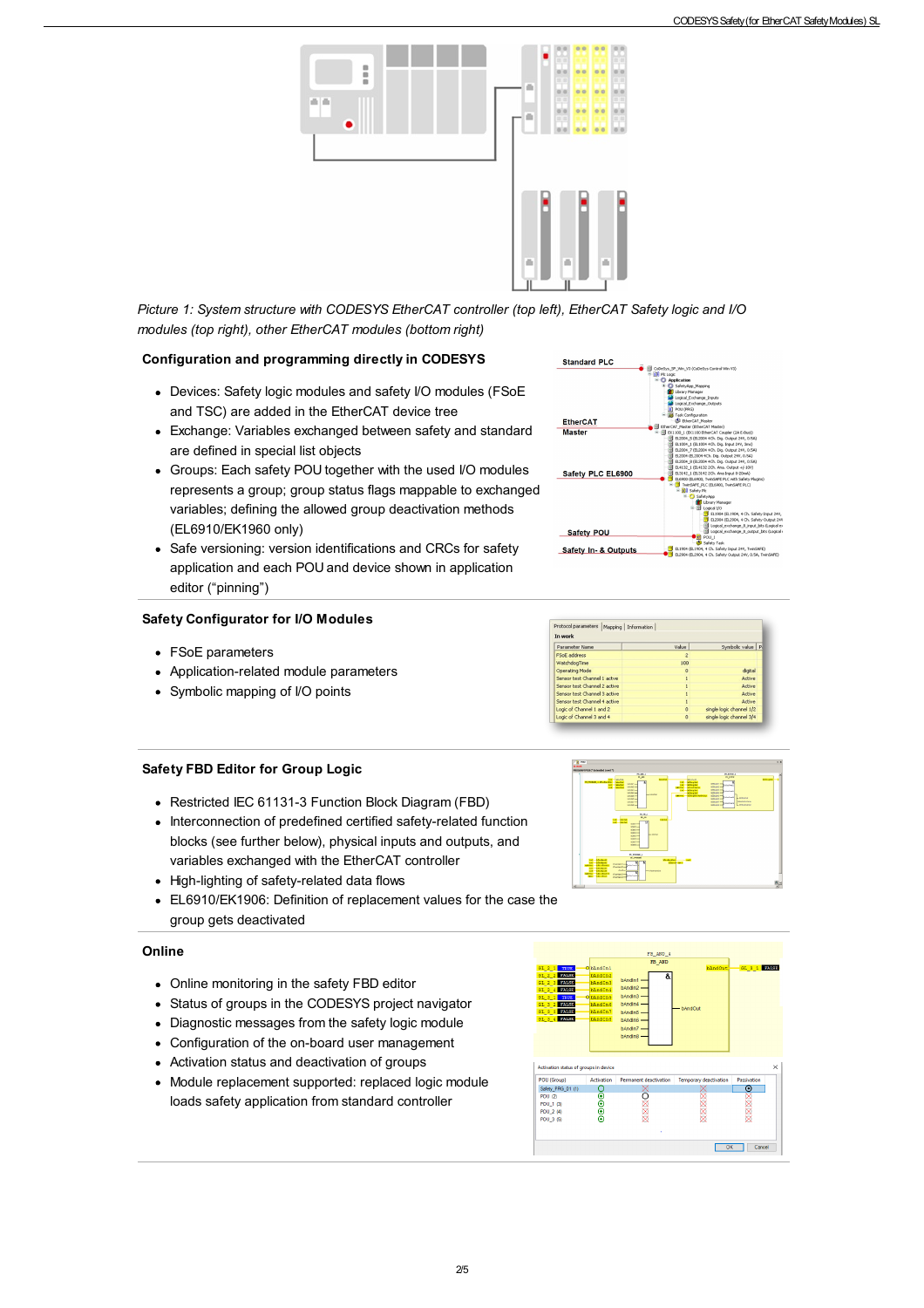### Predefined Safety Function Blocks

CODESYS libraries describe the certified safety function blocks for factory safety which are predefined in the safety logic modules for using them in the FBD editor.

| safety monitoring functions                           |                                   | other functions |                                      |  |
|-------------------------------------------------------|-----------------------------------|-----------------|--------------------------------------|--|
| FB ESTOP,                                             | monitoring safety controls:       | FB_AND,         | standard function blocks I (digital) |  |
| FB TWOHAND,                                           | emergency stop button, two hand   | FB OR,          |                                      |  |
| FB_MODE,                                              | control, operation mode selector, | FB TON,         |                                      |  |
| FB_MON                                                | safety door                       | FB TOF,         |                                      |  |
|                                                       |                                   | FB RS, FB SR    |                                      |  |
| FB_MUTING                                             | monitoring a muting sequence      | FB CS           | deactivate connection to FSoE        |  |
| FB EDM                                                | monitoring a safety switch        |                 | module (connection shutdown)         |  |
| additional function blocks only in EL6910 and EK1960: |                                   |                 |                                      |  |
| FB SLI,                                               | monitoring a position: against    | FB ADD,         | standard function blocks II          |  |
| FB ENVELOPE,                                          | deviation range; against          | FB SUB,         | (analog)                             |  |
| FB LOADSENSING                                        | envelope; against stepped area    | FB MUL,         |                                      |  |
|                                                       |                                   | FB DIV,         |                                      |  |
|                                                       |                                   | FB COUNTER      |                                      |  |
| FB CAMMONITOR                                         | monitoring a cam                  | FB COMPARE,     | Comparison of a TSC value with       |  |
| FB_LIMIT,                                             | Detect limit violations; weighted | FB SCALING,     | 1 to 4 standard values for SIL2      |  |
| FB VIOLATIONCNT                                       | error counter                     | FB SPEED        | use; scaling of an analog value;     |  |
|                                                       |                                   |                 | speed from position                  |  |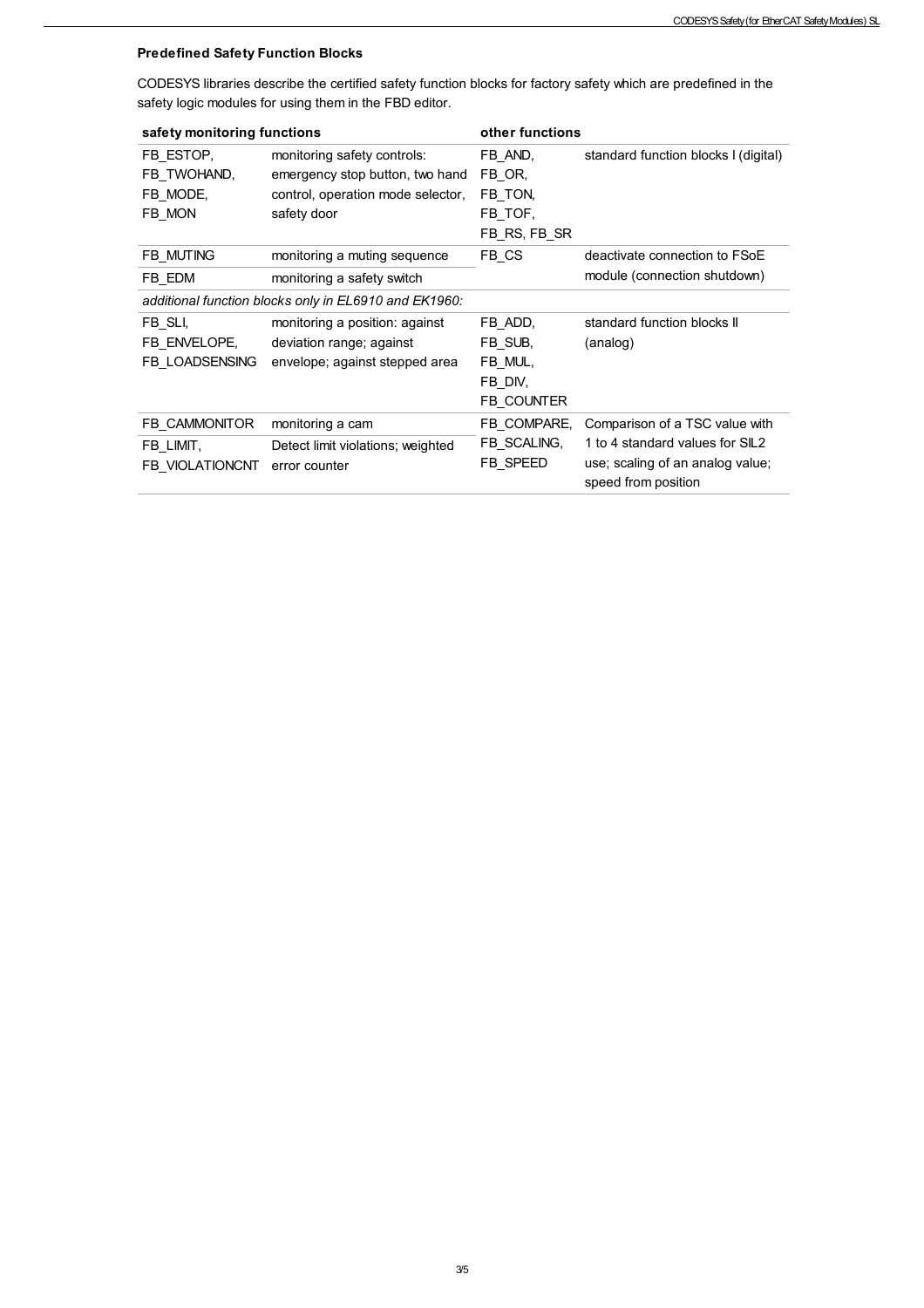### General information

#### Supplier:

CODESYS GmbH Memminger Strasse 151 87439 Kempten **Germany** 

### Support:

<https://support.codesys.com>

### Item:

CODESYS Safety (for EtherCAT Safety Modules) SL Item number: 2306000000 Sales: CODESYS Store <https://store.codesys.com>

### Included in delivery:

Package for the CODESYS Development System including

- device descriptions for EL6900, EL6910, EK1960, 10 TSC modules
- library of predefined safety function blocks
- library for the standard controller for I/O routing
- safety FBD editor, configurator, etc.
- safety manual
- License key

### System requirements and restrictions

| <b>Programming System</b>      | CODESYS V3.5 SP16 Patch 3 (64 bit, 32 bit),                                                                                                                                                                                                                                                                                                                                                                                                                       |
|--------------------------------|-------------------------------------------------------------------------------------------------------------------------------------------------------------------------------------------------------------------------------------------------------------------------------------------------------------------------------------------------------------------------------------------------------------------------------------------------------------------|
|                                | or a version listed in column "Compatibility" under "All versions"                                                                                                                                                                                                                                                                                                                                                                                                |
| <b>Programming Platform</b>    | Windows 10 (64 bit)                                                                                                                                                                                                                                                                                                                                                                                                                                               |
|                                | The versions maintained by Microsoft are supported.                                                                                                                                                                                                                                                                                                                                                                                                               |
| <b>Runtime System</b>          | CODESYS Control V3.5 SP4 (or higher)                                                                                                                                                                                                                                                                                                                                                                                                                              |
| <b>Additional Requirements</b> | License for CODESYS EtherCAT Master on the controller                                                                                                                                                                                                                                                                                                                                                                                                             |
| <b>Supported Devices</b>       | • 3 logic modules: EL6900, EL6910, EK1960 (Beckhoff TwinSAFE-<br>Logic, TwinSAFE-Compact Controller)<br>• logic modules as FSoE I/O-modules: EK1960, EL1918, EL2912,<br>EL2911<br>• installed FSoE I/O-modules (no SRA-parameters or preconfigured)<br>• 10 analog TSC input modules: EL3124-0090, EL3174-0090,<br>EL3214-0090, EL3314-0090, EL3356-0090, EL5001-0090,<br>EL5021-0090, EL5032-0090, EL5101-0090, EL5151-0090<br>(Beckhoff TwinSAFE SingleChannel) |
|                                | Note: Use the project "Device Reader" to find out the supported features<br>of your device. "Device Reader" is available for free in the CODESYS<br>Store.                                                                                                                                                                                                                                                                                                        |
| <b>Restrictions</b>            | No configuration of SRA-parameters; no installation of further TSC<br>modules from description files; no PROF safe support                                                                                                                                                                                                                                                                                                                                        |